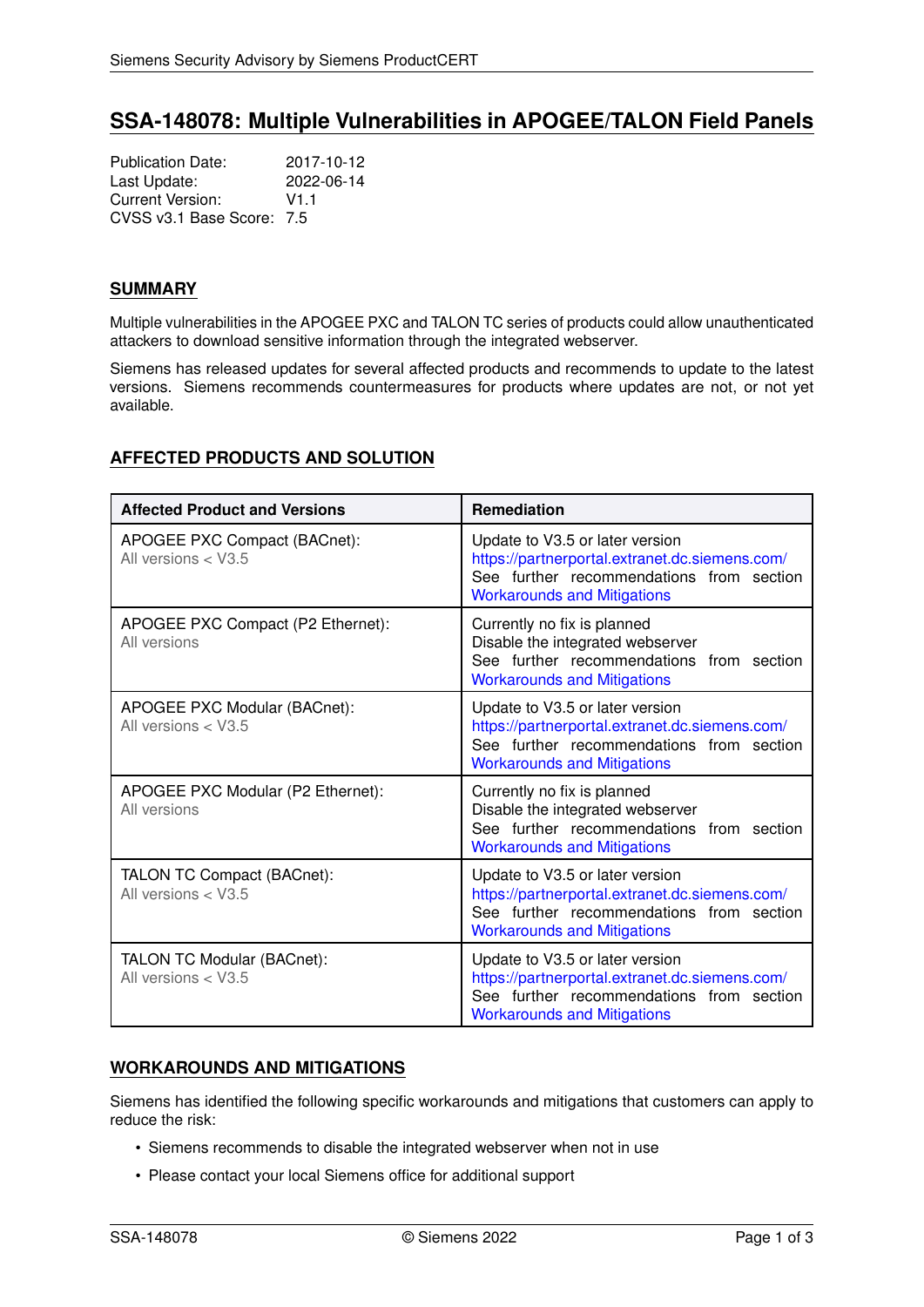Product specific remediations or mitigations can be found in the section [Affected Products and Solution.](#page-0-1)

<span id="page-1-0"></span>Please follow the [General Security Recommendations.](#page-1-0)

#### **GENERAL SECURITY RECOMMENDATIONS**

As a general security measure Siemens strongly recommends to protect network access to affected products with appropriate mechanisms. It is advised to follow recommended security practices in order to run the devices in a protected IT environment.

### **PRODUCT DESCRIPTION**

The APOGEE PXC Modular and Compact Series are high-performance Direct Digital Control (DDC) devices and an integral part of the APOGEE Automation System.

The TALON TC Modular and Compact Series are high-performance Direct Digital Control (DDC) devices and an integral part of the TALON Automation System.

### **VULNERABILITY CLASSIFICATION**

The vulnerability classification has been performed by using the CVSS scoring system in version 3.1 (CVSS v3.1) [\(https://www.first.org/cvss/\)](https://www.first.org/cvss/). The CVSS environmental score is specific to the customer's environment and will impact the overall CVSS score. The environmental score should therefore be individually defined by the customer to accomplish final scoring.

An additional classification has been performed using the CWE classification, a community-developed list of common software security weaknesses. This serves as a common language and as a baseline for weakness identification, mitigation, and prevention efforts. A detailed list of CWE classes can be found at: [https://cwe.mitre.org/.](https://cwe.mitre.org/)

Vulnerability CVE-2017-9946

An attacker with network access to the integrated web server (80/tcp and 443/tcp) could bypass the authentication and download sensitive information from the device.

| CVSS v3.1 Base Score | 7.5                                                        |
|----------------------|------------------------------------------------------------|
| CVSS Vector          | CVSS:3.1/AV:N/AC:L/PR:N/UI:N/S:U/C:H/I:N/A:N/E:P/RL:O/RC:C |
| CWE                  | CWE-287: Improper Authentication                           |

#### Vulnerability CVE-2017-9947

A directory traversal vulnerability could allow a remote attacker with network access to the integrated web server (80/tcp and 443/tcp) to obtain information on the structure of the file system of the affected devices.

| CVSS v3.1 Base Score | 53                                                         |
|----------------------|------------------------------------------------------------|
| <b>CVSS Vector</b>   | CVSS:3.1/AV:N/AC:L/PR:N/UI:N/S:U/C:L/I:N/A:N/E:P/RL:O/RC:C |
| <b>CWE</b>           | CWE-22: Improper Limitation of a Pathname to a Restricted  |
|                      | Directory ('Path Traversal')                               |